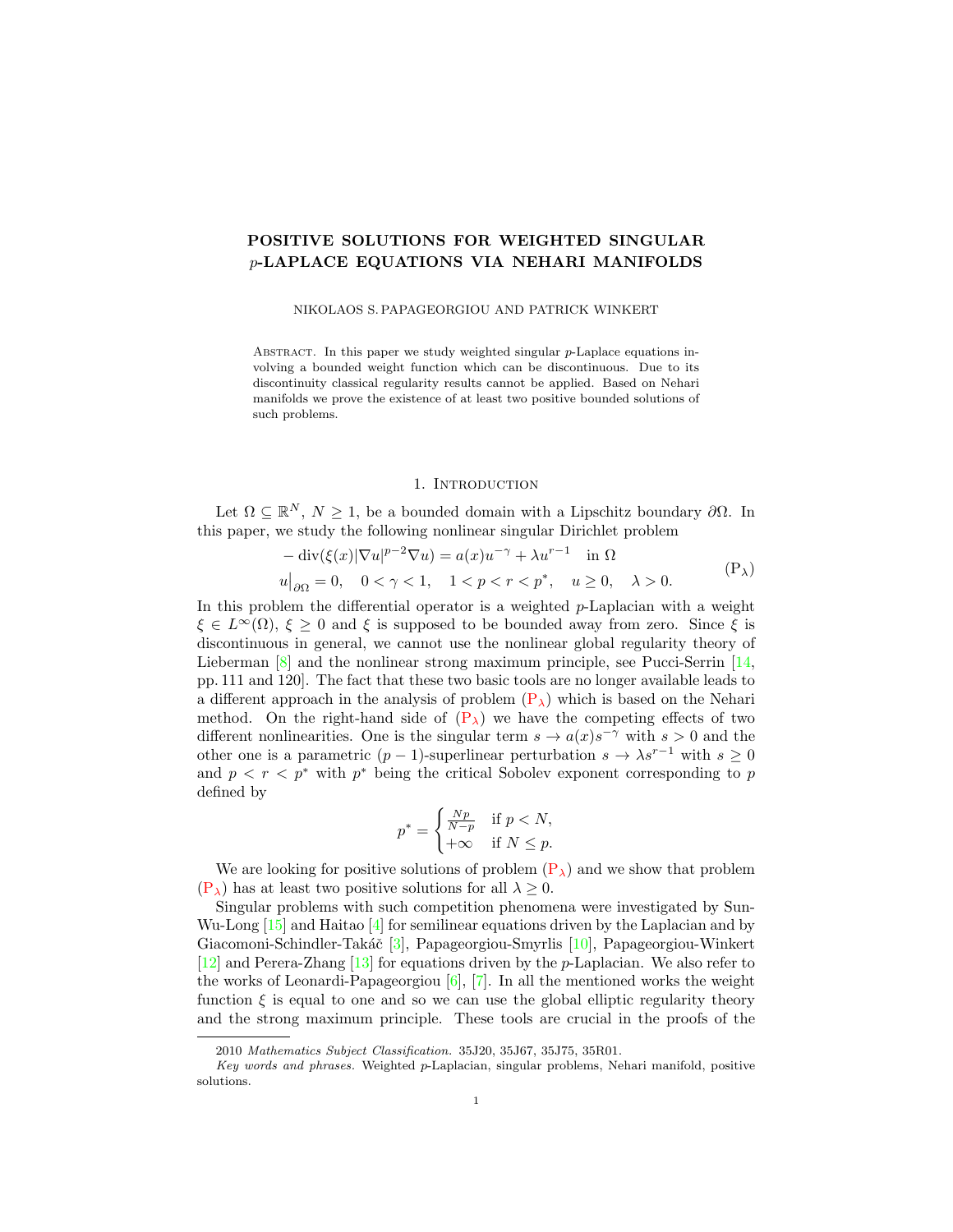works above and are combined with variational methods and suitable truncation and comparison techniques. The regularity theory guarantees that the solutions are in  $C_0^1(\overline{\Omega})$  and then the strong maximum principle, so-called Hopf theorem, implies that these solutions are in  $\text{int}(C_0^1(\overline{\Omega})_+)$  which is the interior of the positive order cone of  $C_0^1(\overline{\Omega})$ .

Without these facts the proofs of the works above are no more valid. As we already indicated, in our setting, these results do not hold, so we need to employ a different approach.

### 2. Preliminaries

We denote by  $W_0^{1,p}(\Omega)$  the usual Sobolev space with norm  $\|\cdot\|$ . By the Poincaré inequality we have

$$
||u|| = ||\nabla u||_p
$$
 for all  $u \in W_0^{1,p}(\Omega)$ ,

where  $\|\cdot\|_p$  denotes the norm of  $L^p(\Omega)$  and  $L^p(\Omega;\mathbb{R}^N)$ , respectively. The norm of  $\mathbb{R}^N$  is denoted by  $|\cdot|$  and "." stands for the inner product in  $\mathbb{R}^N$ . By  $p^* > 1$  we denote the Sobolev critical exponent for  $p$  defined by

<span id="page-1-0"></span>
$$
p^* = \begin{cases} \frac{Np}{N-p} & \text{if } p < N, \\ +\infty & \text{if } N \le p. \end{cases}
$$

Let  $\xi \in L^{\infty}(\Omega)$  with  $0 < \text{ess inf}_{\Omega} \xi$  and let  $A: W_0^{1,p}(\Omega) \to W^{-1,p'}(\Omega) =$  $W_0^{1,p}(\Omega)^*$  with  $\frac{1}{p} + \frac{1}{p'} = 1$  be defined by

$$
\langle A(u), \varphi \rangle = \int_{\Omega} \xi(x) |\nabla u|^{p-2} \nabla u \cdot \nabla \varphi \, dx \quad \text{for all } u, \varphi \in W_0^{1,p}(\Omega). \tag{2.1}
$$

The next proposition states the main properties of this map and it can be found in Gasiński-Papageorgiou [\[1,](#page-10-1) Problem 2.192, p. 279].

**Proposition 2.1.** The map  $A: W_0^{1,p}(\Omega) \to W^{-1,p'}(\Omega)$  defined in [\(2.1\)](#page-1-0) is bounded, that is, it maps bounded sets to bounded sets, continuous, strictly monotone, hence maximal monotone and it is of type  $(S)_+$ , that is,

$$
u_n \stackrel{w}{\to} u
$$
 in  $W_0^{1,p}(\Omega)$  and  $\lim_{n \to \infty} \sup \langle A(u_n), u_n - u \rangle \leq 0$ ,

imply  $u_n \to u$  in  $W_0^{1,p}(\Omega)$ .

# 3. Positive Solutions

We suppose the following hypotheses related to problem  $(P_{\lambda})$  $(P_{\lambda})$  throughout this paper.

H<sub>0</sub>:  $\xi, a \in L^{\infty}(\Omega)$ ,  $0 < \xi_0 \le \text{ess inf}_{\Omega} \xi$ ,  $a(x) > 0$  for a. a.  $x \in \Omega$ .

This hypothesis implies that the natural function space for the analysis of problem  $(P_{\lambda})$  $(P_{\lambda})$  is the Sobolev space  $W_0^{1,p}(\Omega)$ .

Let  $\varphi_\lambda\colon W_0^{1,p}(\Omega) \to \mathbb{R}$  be the energy functional for problem  $(P_\lambda)$  $(P_\lambda)$  defined by

$$
\varphi_{\lambda}(u) = \frac{1}{p} \int_{\Omega} \xi(x) |\nabla u|^p dx - \frac{1}{1 - \gamma} \int_{\Omega} a(x) |u|^{1 - \gamma} dx - \frac{\lambda}{r} ||u||_r^r.
$$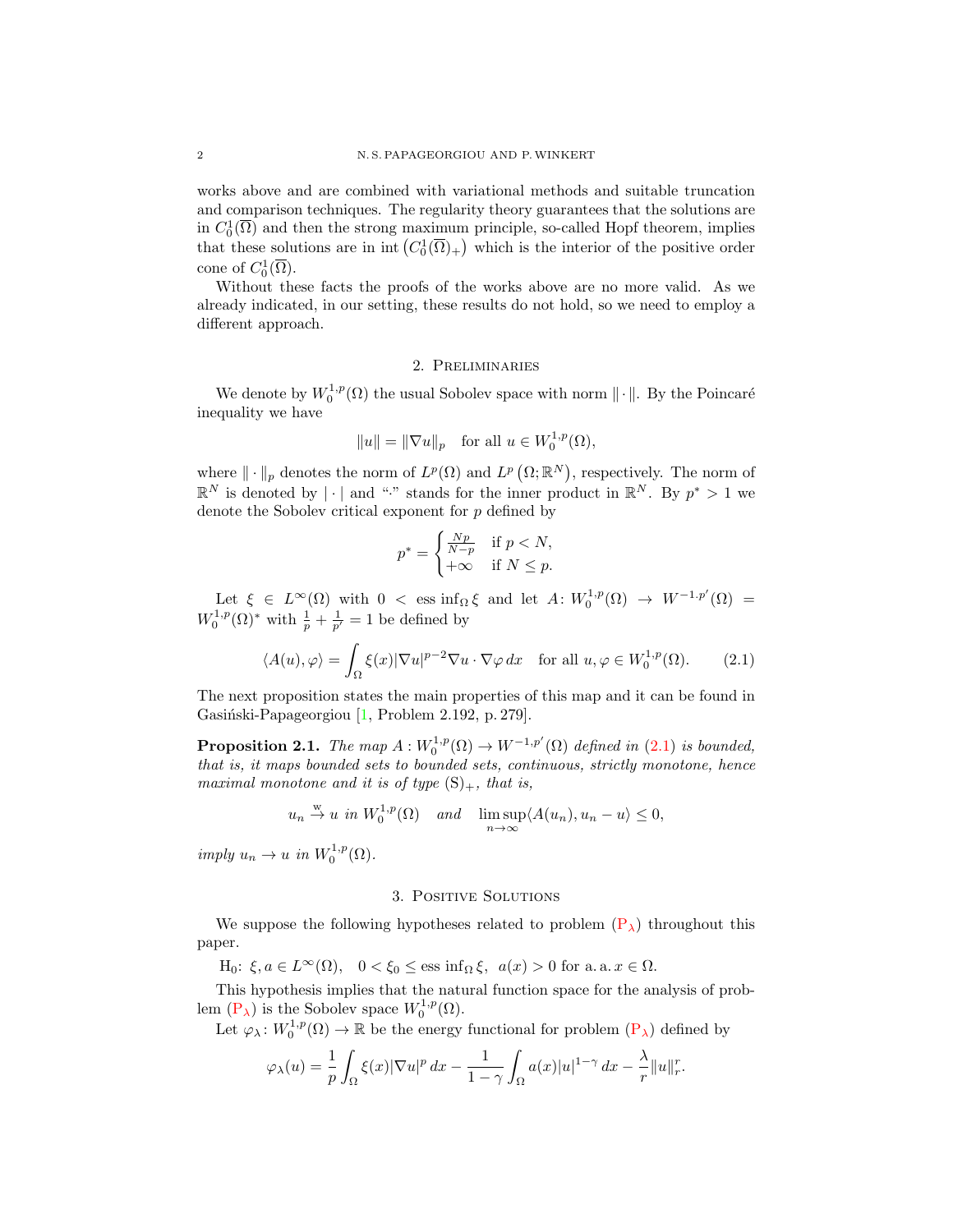It is clear that  $\varphi_{\lambda}$  is not  $C^1$ . The corresponding Nehari manifold for this functional is given by

$$
N_{\lambda} = \left\{ u \in W_0^{1,p}(\Omega) \colon \int_{\Omega} \xi(x) |\nabla u|^p dx = \int_{\Omega} a(x) |u|^{1-\gamma} dx + \lambda ||u||_r^r, u \neq 0 \right\}.
$$

We decompose  $N_{\lambda}$  into three disjoint parts

$$
N_{\lambda}^{+} = \left\{ u \in N_{\lambda} \colon (p + \gamma - 1) \int_{\Omega} \xi(x) |\nabla u|^{p} dx - \lambda (r + \gamma - 1) ||u||_{r}^{r} > 0 \right\},
$$
  
\n
$$
N_{\lambda}^{0} = \left\{ u \in N_{\lambda} \colon (p + \gamma - 1) \int_{\Omega} \xi(x) |\nabla u|^{p} dx = \lambda (r + \gamma - 1) ||u||_{r}^{r} \right\},
$$
  
\n
$$
N_{\lambda}^{-} = \left\{ u \in N_{\lambda} \colon (p + \gamma - 1) \int_{\Omega} \xi(x) |\nabla u|^{p} dx - \lambda (r + \gamma - 1) ||u||_{r}^{r} < 0 \right\}.
$$

Note that  $N_{\lambda}$  is much smaller than  $W_0^{1,p}(\Omega)$  and contains the nontrivial weak solutions of  $(P_{\lambda})$  $(P_{\lambda})$ . It is possible for  $\varphi_{\lambda}|_{N_{\lambda}}$  to exhibit properties which fail globally. One such property is identified in the next proposition.

<span id="page-2-4"></span>**Proposition 3.1.** If hypotheses  $H_0$  hold, then  $\varphi_{\lambda}|_{N_{\lambda}}$  is coercive.

*Proof.* Let  $u \in N_\lambda$ . From the definition of the Nehari manifold we have

<span id="page-2-1"></span><span id="page-2-0"></span>
$$
-\frac{1}{r}\int_{\Omega}\xi(x)|\nabla u|^p\,dx + \frac{1}{r}\int_{\Omega}a(x)|u|^{1-\gamma}\,dx = -\frac{\lambda}{r}\|u\|_r^r.\tag{3.1}
$$

From  $(3.1)$  and hypotheses  $H_0$  we obtain

$$
\varphi_{\lambda}(u) = \left[\frac{1}{p} - \frac{1}{r}\right] \int_{\Omega} \xi(x) |\nabla u|^p dx - \left[\frac{1}{1-\gamma} - \frac{1}{r}\right] \int_{\Omega} a(x) |u|^{1-\gamma} dx
$$
  
\n
$$
\geq \left[\frac{1}{p} - \frac{1}{r}\right] \xi_0 \|u\|^p - \left[\frac{1}{1-\gamma} - \frac{1}{r}\right] \int_{\Omega} a(x) |u|^{1-\gamma} dx
$$
  
\n
$$
\geq c_1 \|u\|^p - c_2 \|u\|^{1-\gamma}
$$
\n(3.2)

for some  $c_1, c_2 > 0$ , where we have used Theorem 13.17 of Hewitt-Stromberg [\[5,](#page-11-9) p. 196], the fact that  $1 - \gamma < 1 < p$  and the Sobolev embedding theorem. From [\(3.2\)](#page-2-1) it is clear that  $\varphi_{\lambda}|_{N_{\lambda}}$ is coercive.  $\Box$ 

Let  $m_{\lambda}^+ = \inf_{N_{\lambda}^+} \varphi_{\lambda}$ .

**Proposition 3.2.** If hypotheses  $H_0$  hold, then  $m_{\lambda}^+ < 0$ .

*Proof.* From the definition of  $N_{\lambda}^{+}$ , we have, for  $u \in N_{\lambda}^{+}$ ,

<span id="page-2-3"></span><span id="page-2-2"></span>
$$
\lambda \|u\|_r^r < \frac{p+\gamma-1}{r+\gamma-1} \int_{\Omega} \xi(x) |\nabla u|^p \, dx. \tag{3.3}
$$

Moreover, since  $u \in N^+_\lambda \subseteq N_\lambda$ , it holds

$$
-\frac{1}{1-\gamma} \int_{\Omega} a(x)|u|^{1-\gamma} dx = -\frac{1}{1-\gamma} \int_{\Omega} \xi(x) |\nabla u|^p dx + \frac{\lambda}{1-\gamma} ||u||_r^r. \tag{3.4}
$$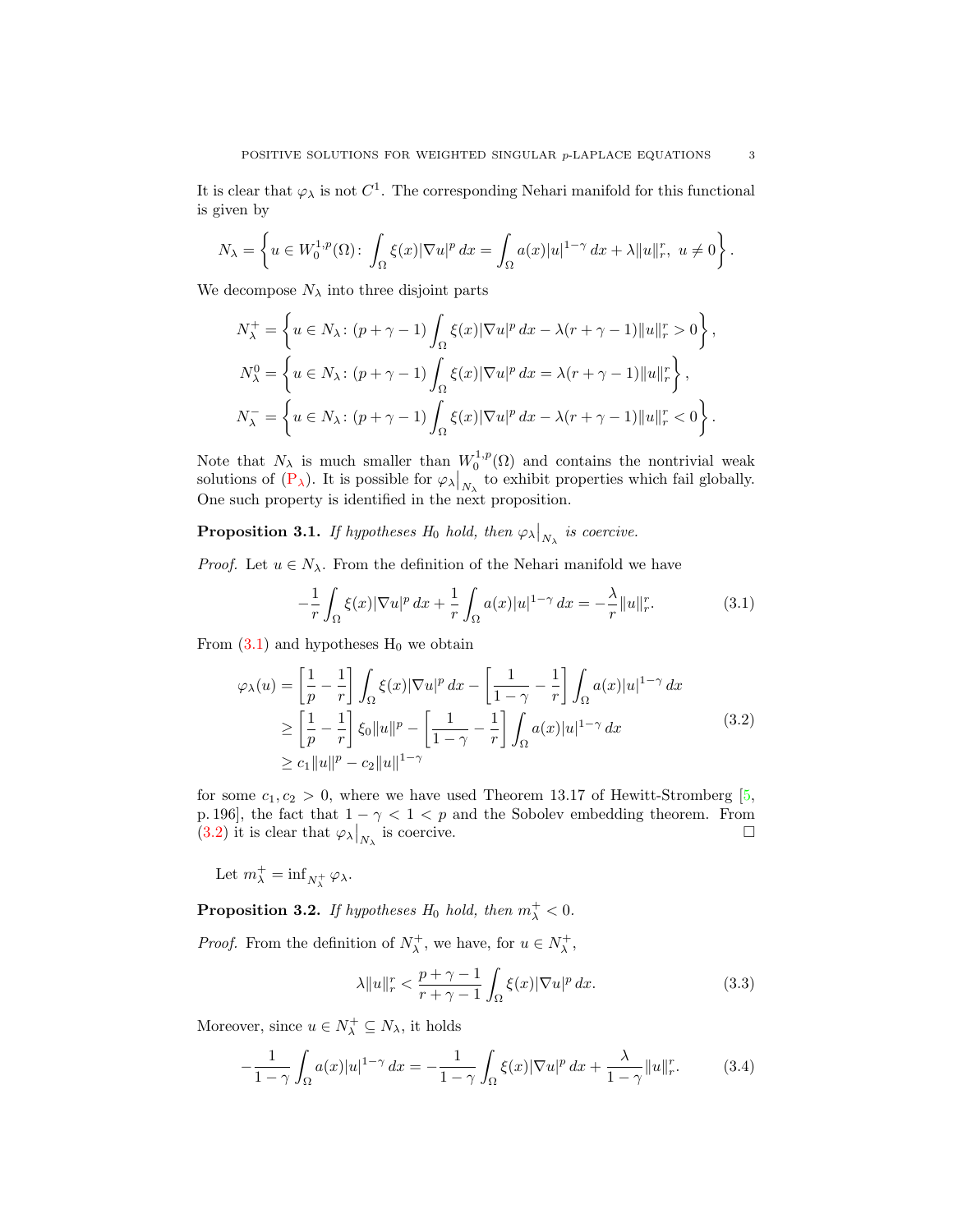Applying [\(3.3\)](#page-2-2), [\(3.4\)](#page-2-3), hypotheses H<sub>0</sub> and recalling  $0 < \gamma < 1 < p < r$ , we get for  $u \in N_\lambda^+$ 

$$
\varphi_{\lambda}(u) = \left[\frac{1}{p} - \frac{1}{1-\gamma}\right] \int_{\Omega} \xi(x) |\nabla u|^p dx - \lambda \left[\frac{1}{r} - \frac{1}{1-\gamma}\right] ||u||_r^r
$$
  

$$
< \left[\frac{-(p+\gamma-1)}{p(1-\gamma)} + \frac{r+\gamma-1}{r(1-\gamma)} \cdot \frac{p+\gamma-1}{r+\gamma-1}\right] \int_{\Omega} \xi(x) |\nabla u|^p dx
$$
  

$$
= \frac{p+\gamma-1}{1-\gamma} \left[\frac{1}{r} - \frac{1}{p}\right] \int_{\Omega} \xi(x) |\nabla u|^p dx
$$
  

$$
< 0.
$$

Therefore,  $\varphi_{\lambda}|_{N_{\lambda}^{+}} < 0$  and so  $m_{\lambda}^{+} < 0$ .

<span id="page-3-3"></span>**Proposition 3.3.** If hypotheses  $H_0$  hold, then there exists  $\lambda^* > 0$  such that for all  $\lambda \in (0, \lambda^*)$  we have  $N_{\lambda}^0 = \emptyset$ .

*Proof.* We argue indirectly. So, suppose that for every  $\lambda^* > 0$  there exists  $\lambda \in$  $(0, \lambda^*)$  such that  $N^0_{\lambda} \neq \emptyset$ . Hence, given  $\lambda > 0$ , we can find  $u \in N_{\lambda}$  such that

$$
(p + \gamma - 1) \int_{\Omega} \xi(x) |\nabla u|^p dx = \lambda (r + \gamma - 1) ||u||_r^r.
$$
 (3.5)

Moreover, since  $u \in N_\lambda$ , one has

$$
(r + \gamma - 1) \int_{\Omega} \xi(x) |\nabla u|^p dx - (r + \gamma - 1) \int_{\Omega} a(x) |u|^{1-\gamma} dx
$$
  
=  $\lambda (r + \gamma - 1) ||u||_r^r$ . (3.6)

Subtracting  $(3.5)$  from  $(3.6)$  results in

$$
(r-p)\int_{\Omega}\xi(x)|\nabla u|^p dx = (r+\gamma-1)\int_{\Omega}a(x)|u|^{1-\gamma} dx.
$$

Hence, by hypotheses  $H_0$ ,

$$
(r-p)\xi_0\|u\|^p \le (r+\gamma-1)c_3\|u\|^{1-\gamma}
$$

for some  $c_3 > 0$ . This implies

<span id="page-3-2"></span>
$$
||u||^{p+\gamma-1} \le c_4 \tag{3.7}
$$

for some  $c_4 > 0$ .

On the other hand, from  $(3.5)$ , hypotheses  $H_0$  and the Sobolev embedding theorem, we obtain

$$
||u||^p \leq \lambda c_5 ||u||^r
$$

for some  $c_5 > 0$  and thus,

$$
\left[\frac{1}{\lambda c_5}\right]^{\frac{1}{r-p}} \leq \|u\|.
$$

We let  $\lambda \to 0^+$  and see that  $||u|| \to \infty$ , contradicting [\(3.7\)](#page-3-2). Therefore, we can find  $\lambda^* > 0$  such that  $N^0_{\lambda} = \emptyset$  for all  $\lambda \in (0, \lambda^*$ ).  $\qquad \qquad \square$ 

<span id="page-3-1"></span><span id="page-3-0"></span>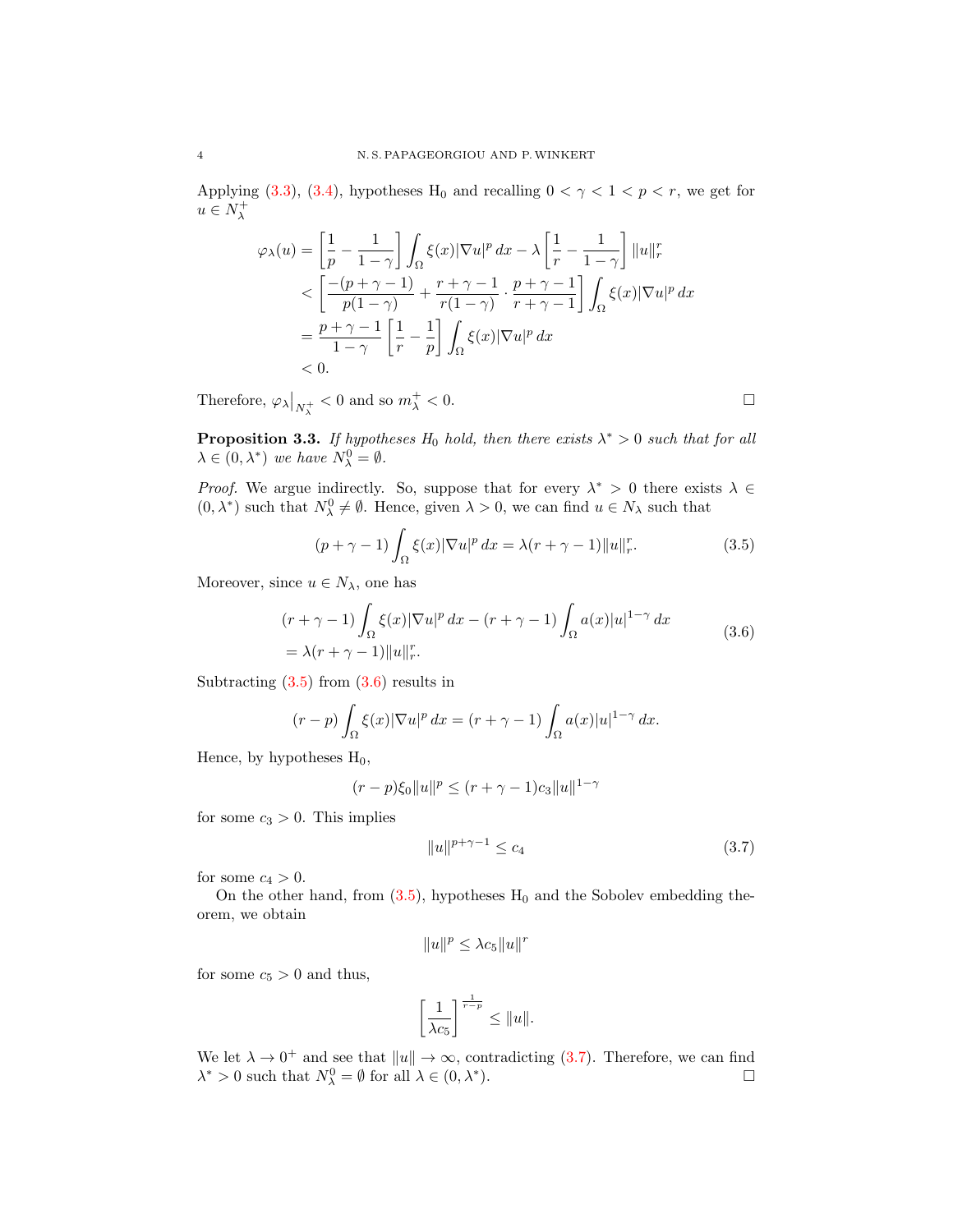<span id="page-4-2"></span>**Proposition 3.4.** If hypotheses  $H_0$  hold, then there exists  $\hat{\lambda}^* \in (0, \lambda^*)$  such that for every  $\lambda \in (0, \hat{\lambda}^*)$ , there exists  $u^* \in N_\lambda^+$  such that

<span id="page-4-0"></span>
$$
\varphi_{\lambda}(u^{*}) = m_{\lambda}^{+} = \inf_{N_{\lambda}^{+}} \varphi_{\lambda}
$$

and  $u^*(x) \geq 0$  for a. a.  $x \in \Omega$ .

*Proof.* Let  $\{u_n\}_{n\geq 1} \subseteq N_\lambda^+$  be a minimizing sequence, that is,

$$
\varphi_{\lambda}(u_n) \searrow m_{\lambda}^+ < 0 \quad \text{as } n \to \infty. \tag{3.8}
$$

Since  $N_{\lambda}^+ \subseteq N_{\lambda}$ , from Proposition [3.1,](#page-2-4) we infer that

<span id="page-4-1"></span>
$$
{u_n}_{n\geq 1} \subseteq W_0^{1,p}(\Omega)
$$
 is bounded.

So, by passing to a suitable subsequence if necessary, we may assume that

$$
u_n \stackrel{\text{w}}{\rightarrow} u^*
$$
 in  $W_0^{1,p}(\Omega)$  and  $u_n \rightarrow u^*$  in  $L^r(\Omega)$ . (3.9)

From [\(3.8\)](#page-4-0) and  $u_n \stackrel{w}{\rightarrow} u^*$  in  $W_0^{1,p}(\Omega)$  we have

$$
\varphi_{\lambda}(u^*) \le \liminf_{n \to \infty} \varphi_{\lambda}(u_n) < 0 = \varphi_{\lambda}(0).
$$

Hence,  $u^* \neq 0$ .

We consider the fibering function  $\psi_{u^*}: [0, \infty) \to \mathbb{R}$  defined by

$$
\psi_{u^*}(t) = \varphi_{\lambda}(tu^*)
$$
 for all  $t \ge 0$ .

Moreover, let  $\eta_{u^*} : (0, \infty) \to \mathbb{R}$  be the function defined by

$$
\eta_{u^*}(t) = t^{p-r} \int_{\Omega} \xi(x) |\nabla u^*|^p \, dx - t^{-\gamma - r + 1} \int_{\Omega} a(x) |u^*|^{1-\gamma} \, dx \quad \text{for all } t > 0.
$$

Note that as  $t \to 0^+$ , then  $\eta_{u^*}(t) \to -\infty$ , since  $r - p < r + \gamma - 1$  and  $a(x) > 0$  for a. a.  $x \in \Omega$ , see H<sub>0</sub>. Also,  $\eta_{u^*}(t) \to 0$  as  $t \to +\infty$  and  $\eta_{u^*}(t) > 0$  for

$$
t > \left[ \frac{\displaystyle \int_{\Omega} a(x) |u^*|^{1-\gamma} dx}{\displaystyle \int_{\Omega} \xi(x) |\nabla u^*|^p dx} \right]^{\frac{1}{p+\gamma-1}} = \hat{t} > 0.
$$

Therefore, we can find  $t_0 > \hat{t}$  such that

$$
\eta_{u^*}(t_0)=\max_{t>0}\eta_{u^*}.
$$

This maximizer is unique and it is given by the solution of

$$
\eta'_{u^*}(t) = 0.
$$

Hence,

$$
t_0 = \left[ \frac{(r+\gamma-1)\int_{\Omega} a(x)|u^*|^{1-\gamma} dx}{(r-p)\int_{\Omega} \xi(x)|\nabla u^*|^p dx} \right]^{\frac{1}{p+\gamma-1}}
$$

.

We see that

$$
tu^* \in N_\lambda
$$
 if and only if  $\eta_{u^*}(t) = \lambda ||u^*||_r^r > 0$ .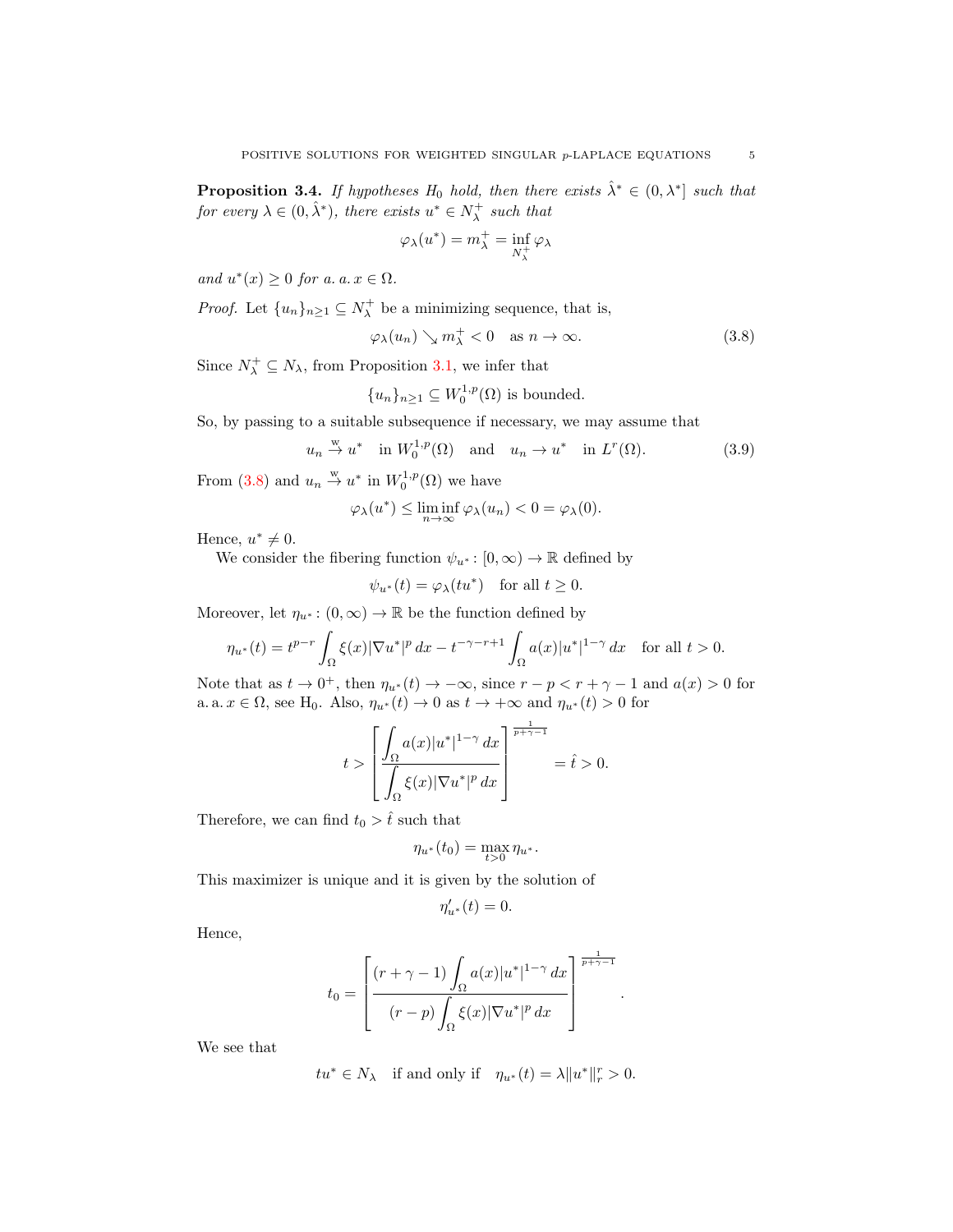Let  $\hat{\lambda}^* \in (0, \lambda^*]$  such that

<span id="page-5-2"></span><span id="page-5-0"></span>
$$
\eta_{u^*}(t_0) > \lambda \|u^*\|_r^r \quad \text{for all } \lambda \in (0, \hat{\lambda}^*].
$$

We can find  $t_1 < t_0 < t_2$  such that

$$
\eta_{u^*}(t_1) = \lambda \|u^*\|_r^r = \eta_{u^*}(t_2) \quad \text{and} \quad \eta'_{u^*}(t_2) < 0 < \eta'_{u^*}(t_1). \tag{3.10}
$$

In this proof we will only use  $t_1$ , we mention the existence of  $t_2$  as above since it will be needed in the sequel when we will minimize over  $N_{\lambda}^{-}.$ 

Note that  $\psi_{u^*} \in C^2(0, \infty)$ . Therefore,

$$
\psi'_{u^*}(t_1) = t_1^{p-1} \int_{\Omega} \xi(x) |\nabla u^*|^p \, dx - t_1^{-\gamma} \int_{\Omega} a(x) |u^*|^{1-\gamma} \, dx - \lambda t_1^{r-1} ||u^*||_r^r,
$$

and

$$
\psi_{u^*}^{''}(t_1) = (p-1)t_1^{p-2} \int_{\Omega} \xi(x) |\nabla u^*|^p dx + \gamma t_1^{-\gamma-1} \int_{\Omega} a(x) |u^*|^{1-\gamma} dx
$$
\n
$$
-(r-1)\lambda t_1^{r-2} \|u^*\|_r^r. \tag{3.11}
$$

From  $(3.10)$  we have

<span id="page-5-3"></span><span id="page-5-1"></span>
$$
t_1^{p-r} \int_{\Omega} \xi(x) |\nabla u^*|^p \, dx - \lambda \| u^* \|_r^r = t_1^{-\gamma - r + 1} \int_{\Omega} a(x) |u^*|^{1-\gamma} \, dx,
$$

which implies that

$$
t_1^{p-2} \int_{\Omega} \xi(x) |\nabla u^*|^p \, dx - \lambda t_1^{r-2} \|u^*\|_r^r = t_1^{-\gamma - 1} \int_{\Omega} a(x) |u^*|^{1-\gamma} \, dx. \tag{3.12}
$$

We will now apply  $(3.12)$  in  $(3.11)$  and obtain

$$
\psi_{u^*}^{''}(t_1) = [p + \gamma - 1]t_1^{p-2} \int_{\Omega} \xi(x) |\nabla u^*|^p dx - (r + \gamma - 1) \lambda t_1^{r-2} ||u^*||_r^r
$$
  
=  $t_1^{-2} \left[ (p + \gamma - 1)t_1^p \int_{\Omega} \xi(x) |\nabla u^*|^p dx - (r + \gamma - 1) \lambda t_1^r ||u^*||_r^r \right].$  (3.13)

But using  $(3.12)$  in  $(3.11)$  gives

$$
\psi_{u^*}^{''}(t_1)
$$
\n
$$
= (p-1)t_1^{p-2} \int_{\Omega} \xi(x) |\nabla u^*|^p dx + \gamma t_1^{-\gamma-1} \int_{\Omega} a(x) |u^*|^{1-\gamma} dx
$$
\n
$$
- (r-1)t_1^{r-2} \left[ t_1^{p-r} \int_{\Omega} \xi(x) |\nabla u^*|^p dx - t_1^{-\gamma-r+1} \int_{\Omega} a(x) |u^*|^{1-\gamma} dx \right] \quad (3.14)
$$
\n
$$
= (p-r)t_1^{p-2} \int_{\Omega} \xi(x) |\nabla u^*|^p dx + (r+\gamma-1)t_1^{-\gamma-1} \int_{\Omega} a(x) |u^*|^{1-\gamma} dx
$$
\n
$$
= t_1^{r-1} \eta_{u^*}'(t_1) > 0,
$$

because of  $(3.10)$ .

From  $(3.13)$  and  $(3.14)$  it follows that

$$
(p + \gamma - 1)t_1^p \int_{\Omega} \xi(x) |\nabla u^*|^p dx - (r + \gamma - 1)\lambda t_1^r \|u^*\|_r^r > 0,
$$

which implies

<span id="page-5-5"></span><span id="page-5-4"></span>
$$
t_1 u^* \in N_\lambda^+, \quad \lambda \in (0, \hat{\lambda}^*]. \tag{3.15}
$$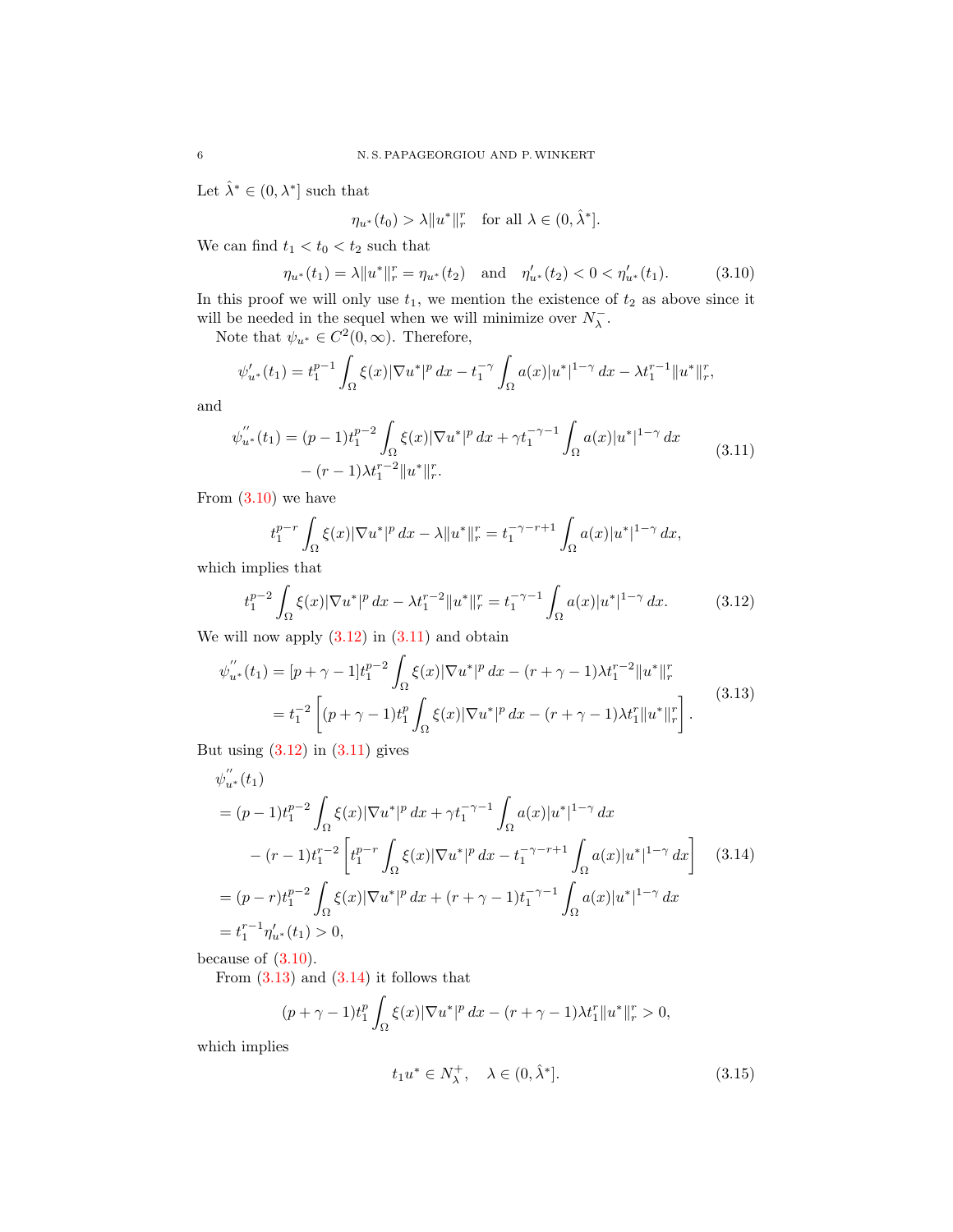Suppose that

$$
\liminf_{n \to \infty} \int_{\Omega} \xi(x) |\nabla u_n|^p \, dx > \int_{\Omega} \xi(x) |\nabla u^*| \, dx. \tag{3.16}
$$

Applying [\(3.9\)](#page-4-1), [\(3.10\)](#page-5-0) and [\(3.16\)](#page-6-0) we get

$$
\liminf_{n \to \infty} \psi'_{u_n}(t_1)
$$
\n
$$
= \liminf_{n \to \infty} \left[ t_1^{p-1} \int_{\Omega} \xi(x) |\nabla u_n|^p dx - t_1^{-\gamma} \int_{\Omega} a(x) |u_n|^{1-\gamma} dx - \lambda t_1^{r-1} ||u_n||_r^r \right]
$$
\n
$$
> t_1^{p-1} \int_{\Omega} \xi(x) |\nabla u^*|^p dx - t_1^{-\gamma} \int_{\Omega} a(x) |u^*|^{1-\gamma} dx - \lambda t_1^{r-1} ||u^*||_r^r
$$
\n
$$
= \psi'_{u^*}(t_1)
$$
\n
$$
= t_1^{r-1} [\eta_{u^*}(t_1) - \lambda ||u^*||_r^r] = 0.
$$
\n(3.17)

From [\(3.17\)](#page-6-1) we see that there exists  $n_0 \in \mathbb{N}$  such that

$$
\psi_{u_n}'(t_1) > 0 \quad \text{for all } n \ge n_0. \tag{3.18}
$$

Recall that  $u_n \in N^+_{\lambda} \subseteq N_{\lambda}$  and  $\psi'_{u_n}(t) = t^r \eta_{u_n}(t)$ . Hence

$$
\psi'_{u_n}(t) < 0 \quad \text{for all } t \in (0,1) \quad \text{and} \quad \psi'_{u_n}(1) = 0.
$$

Then, by  $(3.18)$ , it follows  $t_1 > 1$ .

Since  $\psi_{u^*}$  is decreasing on  $(0, t_1]$ , we have

$$
\varphi_{\lambda}(t_1 u^*) \le \varphi_{\lambda}(u^*) < m_{\lambda}^+.
$$
\n(3.19)

But recall that  $t_1u^* \in N_\lambda^+$  because of [\(3.15\)](#page-5-5). So, by [\(3.19\)](#page-6-3), we obtain

<span id="page-6-3"></span>
$$
m_{\lambda}^+ \leq \varphi_{\lambda}(t_1 u^*) < m_{\lambda}^+,
$$

a contradiction. This proves that  $u_n \to u^*$  in  $W_0^{1,p}(\Omega)$ , see Papageorgiou-Winkert [\[11,](#page-11-10) p. 225], and so, with regards to  $(3.8)$ ,

$$
\varphi_{\lambda}(u_n) \to \varphi_{\lambda}(u^*) = m_{\lambda}^+ < 0.
$$

We know that  $u_n \in N_\lambda^+$  for all  $n \in \mathbb{N}$ . This implies

$$
(p+\gamma-1)\int_{\Omega}\xi(x)|\nabla u_n|^p\,dx > \lambda(r+\gamma-1)\|u_n\|_r^r \quad \text{for all } n \in \mathbb{N}.
$$

Therefore

$$
(p+\gamma-1)\int_{\Omega}\xi(x)|\nabla u^*|^p\,dx \ge \lambda(r+\gamma-1)\|u^*\|_r^r. \tag{3.20}
$$

On account of Proposition [3.3,](#page-3-3) since  $\lambda \in (0, \hat{\lambda}^*]$ , we cannot have equality in [\(3.20\)](#page-6-4). Therefore  $u^* \in N_\lambda^+$  and finally we have

<span id="page-6-4"></span>
$$
m_{\lambda}^+ = \varphi_{\lambda}(u^*)
$$
 and  $u^* \in N_{\lambda}^+$ .

Since we can always replace  $u^*$  by  $|u^*|$ , we may assume that  $u^* \geq 0$  with  $u^* \neq 0$ .  $\Box$ 

The next lemma is inspired by Lemma 3 of Sun-Wu-Long [\[15\]](#page-11-2). In what follows we denote by  $B_\varepsilon(0)$  the open  $\varepsilon$ -ball in  $W_0^{1,p}(\Omega)$  centered at the origin, that is,

$$
B_{\varepsilon}(0) = \left\{ u \in W_0^{1,p}(\Omega) \colon ||u|| < \varepsilon \right\}.
$$

<span id="page-6-2"></span><span id="page-6-1"></span><span id="page-6-0"></span>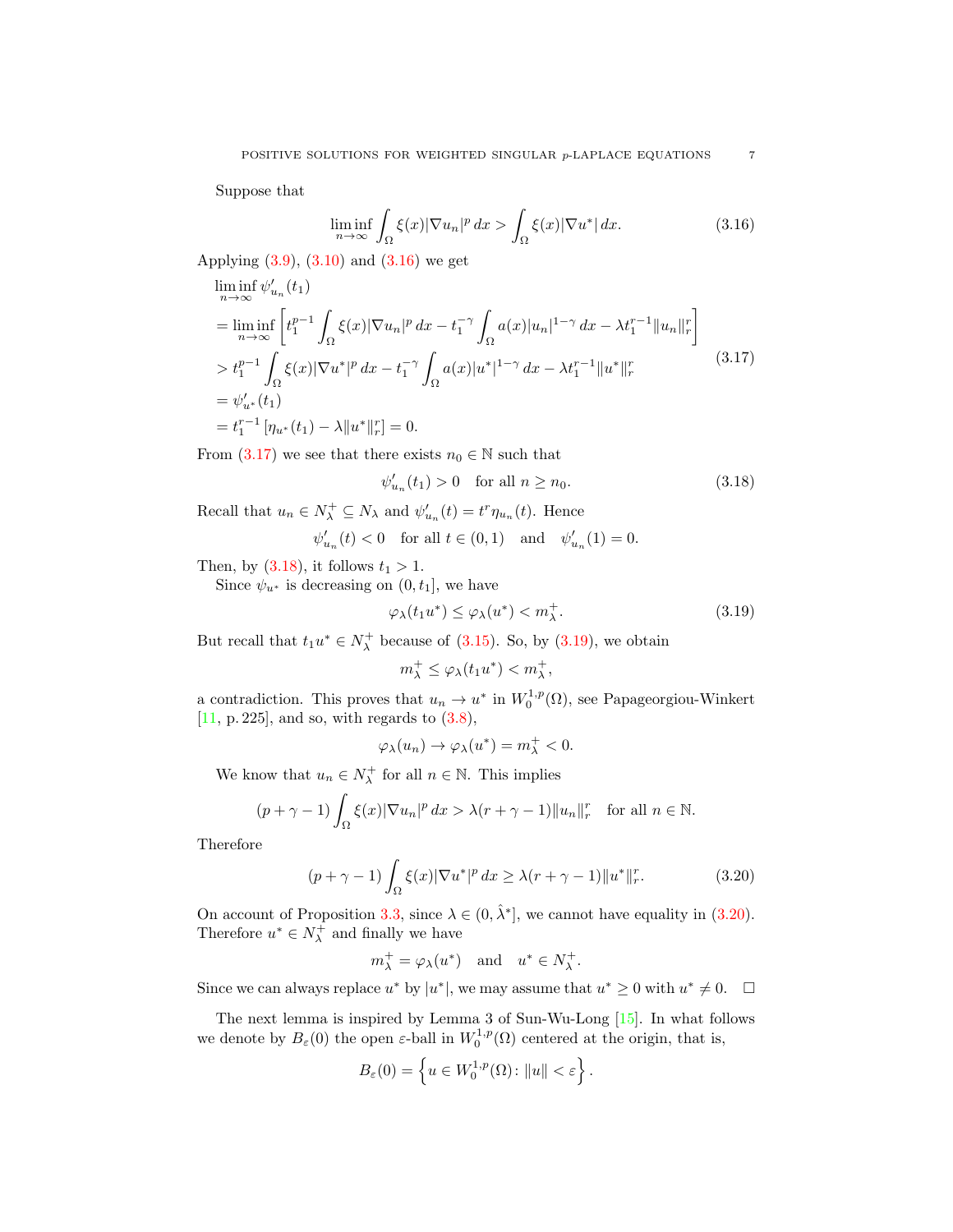<span id="page-7-4"></span>**Lemma 3.5.** If hypotheses  $H_0$  hold and  $u \in N^+_{\lambda}$ , then there exist  $\varepsilon > 0$  and a continuous function  $\vartheta: B_{\varepsilon}(0) \to \mathbb{R}_+$  such that

$$
\vartheta(0) = 1 \quad \text{and} \quad \vartheta(y)(u+y) \in N_{\lambda}^{\pm} \quad \text{for all } y \in B_{\varepsilon}(0).
$$

*Proof.* We do the proof only for  $N_{\lambda}^{+}$ , the proof for  $N_{\lambda}^{-}$  works in the same way. So, let  $L: W_0^{1,p}(\Omega) \times (0,\infty) \to \mathbb{R}$  be defined by

$$
L(y,t) = t^{p+\gamma-1} \int_{\Omega} \xi(x) |\nabla(u+y)|^p dx - \int_{\Omega} a(x) |u+y|^{1-\gamma} dx - \lambda t^{r+\gamma-1} ||u+y||_r^r.
$$

Since  $u \in N^+_\lambda \subseteq N_\lambda$ , one has  $L(0,1) = 0$ . Moreover, because  $u \in N^+_\lambda$ , it holds

$$
L'_{t}(0,1) = (p+\gamma-1)\int_{\Omega} \xi(x)|\nabla u|^{p} dx - \lambda(r+\gamma-1)||u||_{r}^{r} > 0.
$$

Then, by the implicit function theorem, see Gasinski-Papageorgiou  $[2, p. 481]$  $[2, p. 481]$ , we can find  $\varepsilon > 0$  and a continuous map  $\vartheta: B_{\varepsilon}(0) \to \mathbb{R}_+$  such that

$$
\vartheta(0) = 1
$$
 and  $\vartheta(y)(u + y) \in N_\lambda$  for all  $y \in B_\varepsilon(0)$ .

Choosing  $\varepsilon > 0$  even smaller if necessary, we can have

$$
\vartheta(0) = 1
$$
 and  $\vartheta(y)(u + y) \in N_{\lambda}^{+}$  for all  $y \in B_{\varepsilon}(0)$ .

<span id="page-7-6"></span>**Proposition 3.6.** If hypotheses  $H_0$  hold,  $\lambda \in (0, \hat{\lambda}^*]$  and  $h \in W_0^{1,p}(\Omega)$ , then we  $can find b > 0 such that$ 

$$
\varphi_{\lambda}(u^*) \leq \varphi(u^* + th) \quad \text{for all } t \in [0, b].
$$

*Proof.* We consider the function  $\mu_h: [0, \infty) \to \mathbb{R}$  defined by

$$
\mu_h(t) = (p-1) \int_{\Omega} \xi(x) |\nabla u^* + t \nabla h|^p dx + \gamma \int_{\Omega} a(x) |u^* + th|^{1-\gamma} dx - \lambda(r-1) ||u^*||_r^r.
$$
\n(3.21)

Recall that  $u^* \in N_\lambda^+ \subseteq N_\lambda$ , see Proposition [3.4.](#page-4-2) Thus, we have

$$
\gamma \int_{\Omega} \xi(x) |u^*|^{1-\gamma} dx = \gamma \int_{\Omega} \xi(x) |\nabla u^*|^p dx - \lambda \gamma \|u^*\|_r^r \tag{3.22}
$$

and

$$
(p + \gamma - 1) \int_{\Omega} \xi(x) |\nabla u^*|^p dx - \lambda (r + \gamma - 1) ||u||_r^r > 0.
$$
 (3.23)

Combining  $(3.21)$ ,  $(3.22)$  and  $(3.23)$  we obtain that

<span id="page-7-5"></span><span id="page-7-3"></span><span id="page-7-2"></span><span id="page-7-1"></span><span id="page-7-0"></span>
$$
\mu_h(0) > 0. \tag{3.24}
$$

The function  $\mu_h$  is continuous. So, we can find  $b_0 > 0$  such that

$$
\mu_h(t) > 0 \quad \text{for all } t \in (0, b_0),
$$

see [\(3.24\)](#page-7-3). Lemma [3.5](#page-7-4) implies that for every  $t \in [0, b_0)$ , we can find  $\hat{\vartheta}(t) > 0$  such that

$$
\hat{\vartheta}(t)(u^* + th) \in N_\lambda^+ \quad \text{and} \quad \hat{\vartheta}(t) \to 1 \text{ as } t \to 0^+.
$$
 (3.25)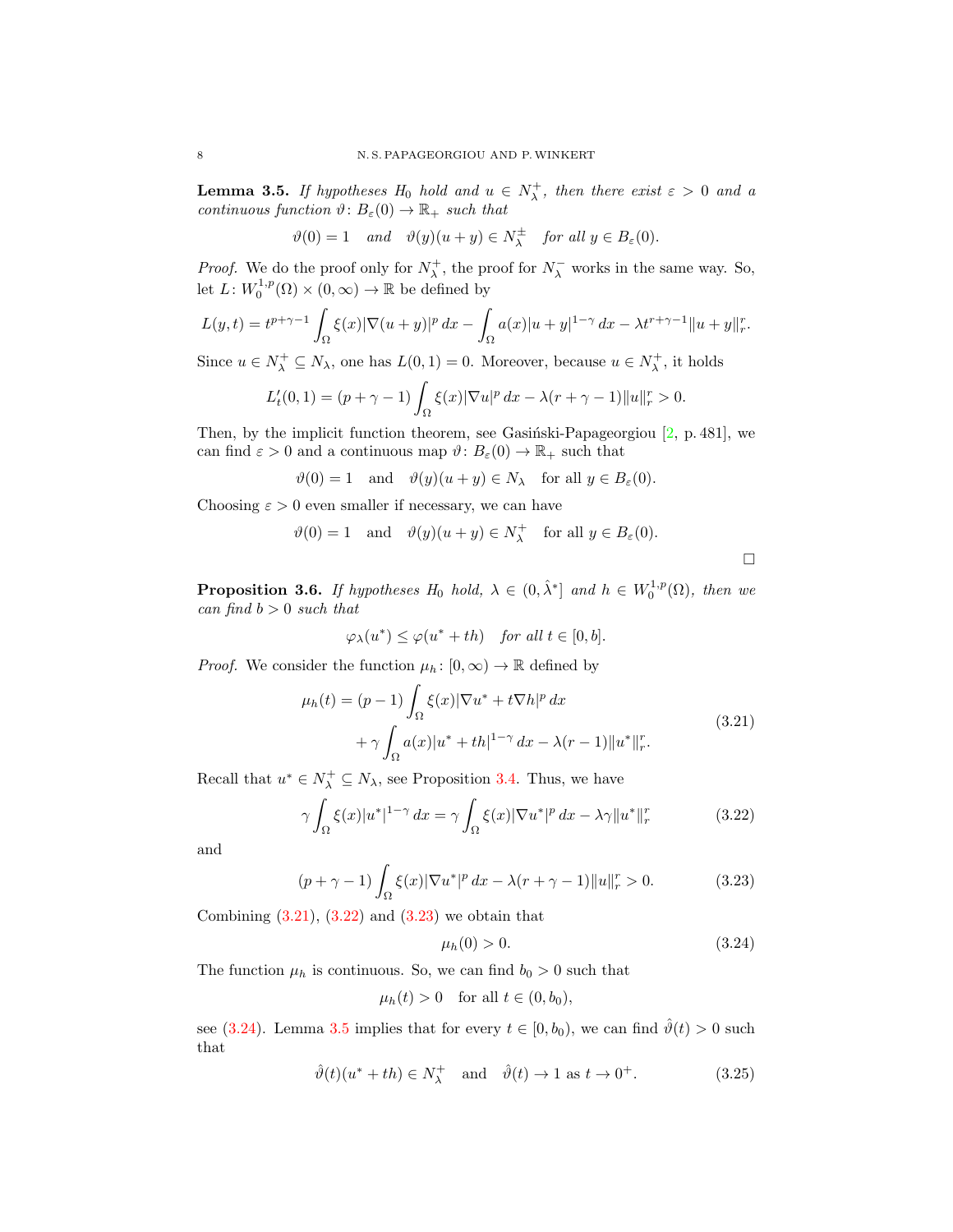Taking [\(3.25\)](#page-7-5) into account we finally reach that

$$
m_{\lambda}^{+} = \varphi_{\lambda}(u^{*}) \leq \varphi_{\lambda}(\hat{\vartheta}(t)(u^{*} + th)) \quad \text{for all } t \in [0, b_{0})
$$
  

$$
\leq \varphi_{\lambda}(u^{*} + th) \quad \text{for all } t \in [0, b) \text{ with } b \leq b_{0}.
$$

The next proposition shows that  $N^+_\lambda$  is a natural constraint for the functional  $\varphi_{\lambda}$ , see Papageorgiou-Rădulescu-Repovš [\[9,](#page-11-11) p. 425].

<span id="page-8-0"></span>**Proposition 3.7.** If hypotheses  $H_0$  hold and  $\lambda \in (0, \hat{\lambda}^*)$ , then  $u^*$  is a weak solution of problem  $(P_\lambda)$  $(P_\lambda)$ .

*Proof.* Let  $h \in W_0^{1,p}(\Omega)$ . From Proposition [3.6](#page-7-6) we know that

$$
0 \le \varphi_\lambda(u^* + th) - \varphi_\lambda(u^*) \quad \text{for all } 0 < t < b.
$$

This means

$$
\frac{1}{1-\gamma} \int_{\Omega} a(x) \left[ |u^* + th|^{1-\gamma} - |u^*|^{1-\gamma} \right] dx
$$
  
\n
$$
\leq \frac{1}{p} \int_{\Omega} \xi(x) \left( |\nabla (u^* + th)|^p - |\nabla u^*|^p \right) dx - \frac{\lambda}{r} \left[ ||u^* + th||_r^r - ||u^*||_r^r \right].
$$

Multiplying by  $\frac{1}{t}$  and letting  $t \to 0^+$  gives

$$
\int_{\Omega} a(x)(u^*)^{-\gamma} h\,dx \le \int_{\Omega} \xi(x) |\nabla u^*|^{p-2} \nabla u^* \cdot \nabla h\,dx - \lambda \int_{\Omega} (u^*)^{r-1} h\,dx
$$

for all  $h \in W_0^{1,p}(\Omega)$ . Hence,

$$
\int_{\Omega} \xi(x) |\nabla u^*|^{p-2} \nabla u^* \cdot \nabla h \, dx = \int_{\Omega} a(x) (u^*)^{-\gamma} h \, dx + \lambda \int_{\Omega} (u^*)^{r-1} h \, dx
$$

for all  $h \in W_0^{1,p}(\Omega)$ . Thus,  $u^*$  is a weak solution of  $(P_\lambda)$  $(P_\lambda)$ .

Now we are ready to generate the first positive solution of problem  $(P_{\lambda})$  $(P_{\lambda})$ .

**Proposition 3.8.** If hypotheses  $H_0$  hold and  $\lambda \in (0, \hat{\lambda}^*)$ , then problem  $(P_{\lambda})$  $(P_{\lambda})$  admits a positive solution  $u^* \in W_0^{1,p}(\Omega)$  such that  $u \in L^{\infty}(\Omega)$ ,  $u^*(x) > 0$  for a. a.  $x \in \Omega$ and  $\varphi_{\lambda}(u^*) < 0$ .

*Proof.* According to Proposition [3.4](#page-4-2) there exists  $u^* \in W_0^{1,p}(\Omega)$  such that

$$
u^* \in N_\lambda^+ \quad \text{and} \quad m_\lambda^+ = \varphi_\lambda(u^*) < 0, \quad u^* \ge 0.
$$

From Proposition [3.7](#page-8-0) we know that  $u^*$  is a weak solution of problem  $(P_{\lambda})$  $(P_{\lambda})$ .

From Giacomoni-Schindler-Takáč [\[3,](#page-10-0) Lemma A.6, p. 142] we have that  $u^* \in$  $L^{\infty}(\Omega)$ . Furthermore, the Harnack inequality, see Pucci-Serrin [\[14,](#page-11-1) p. 163] implies that

$$
u^*(x) > 0 \quad \text{for a. a. } x \in \Omega.
$$

Now we start looking for a second positive solution. To this end, we will use the manifold  $N_{\lambda}^{-}$ .

**Proposition 3.9.** If hypotheses  $H_0$  hold, then there exists  $\hat{\lambda}_0^* \in (0, \hat{\lambda}^*]$  such that  $\left.\varphi_{\lambda}\right|_{N_{\lambda}^{-}} \geq 0$  for all  $0 < \lambda \leq \hat{\lambda}_{0}^{*}$ .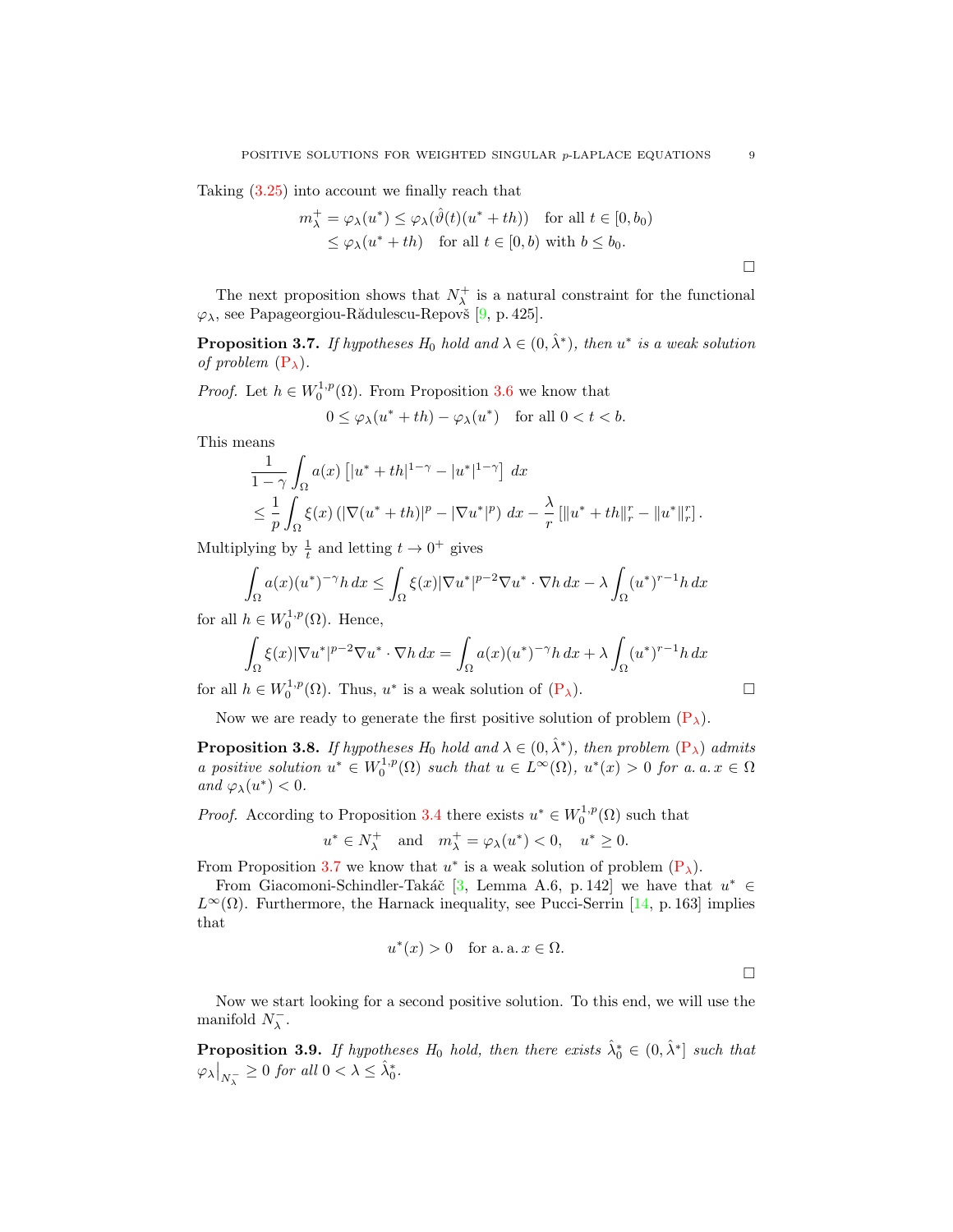*Proof.* Let  $u \in N_\lambda$ . From the definition of  $N_\lambda^-$  we have

$$
(p+\gamma-1)\int_{\Omega}\xi(x)|\nabla u|^p\,dx < \lambda(r+\gamma-1)\|u\|_r^r,
$$

which implies

$$
(p+\gamma-1)\xi_0\|\nabla u\|_p^p < \lambda(r+\gamma-1)\|u\|_r^r.
$$

Then, by the embedding  $W_0^{1,p}(\Omega) \hookrightarrow L^r(\Omega)$ , it follows

$$
(p + \gamma - 1)\xi_0 c_5 \|u\|_r^p < \lambda (r + \gamma - 1) \|u\|_r^r
$$

for some  $c_5 > 0$ . Therefore

<span id="page-9-3"></span><span id="page-9-1"></span><span id="page-9-0"></span>
$$
\left[\frac{(p+\gamma-1)\xi_0 c_5}{\lambda(r+\gamma-1)}\right]^{\frac{1}{r-p}} \le ||u||_r.
$$
\n(3.26)

Suppose that the result of the proposition is not true. This means that for every  $\lambda > 0$  there exists  $u \in N_{\lambda}^-$  such that  $\varphi_{\lambda}(u) < 0$ , that is,

$$
\frac{1}{p}\int_{\Omega}\xi(x)|\nabla u|^p\,dx - \frac{1}{1-\gamma}\int_{\Omega}a(x)|u|^{1-\gamma}\,dx - \frac{\lambda}{r}\|u\|_{r}^r < 0.\tag{3.27}
$$

On the other hand, since  $u \in N_{\lambda}^- \subseteq N_{\lambda}$ , we have

$$
\int_{\Omega} \xi(x) |\nabla u|^p dx = \int_{\Omega} a(x) |u|^{1-\gamma} dx + \lambda \|u\|_r^r. \tag{3.28}
$$

Using  $(3.28)$  in  $(3.27)$  yields

$$
\left[\frac{1}{p} - \frac{1}{1-\gamma}\right] \int_{\Omega} a(x)|u|^{1-\gamma} dx + \lambda \left[\frac{1}{p} - \frac{1}{r}\right] \|u\|_{r}^{r} < 0,
$$

which implies

$$
\lambda \frac{r-p}{pr} \|u\|_r^r \leq \frac{p+\gamma-1}{p(1-\gamma)} \int_\Omega a(x) |u|^{1-\gamma} \, dx \leq \frac{p+\gamma-1}{p(1-\gamma)} c_6 \|u\|_r^{1-\gamma}
$$

for some  $c_6 > 0$ . Hence

$$
||u||_r \le \left[\frac{(p+\gamma-1)rc_6}{\lambda(1-\gamma)(r-p)}\right]^{\frac{1}{r+\gamma-1}}
$$

and so

<span id="page-9-2"></span>
$$
||u||_r \le c_7 \left(\frac{1}{\lambda}\right)^{\frac{1}{r+\gamma-1}}\tag{3.29}
$$

for some  $c_7 > 0$ .

Now we use  $(3.29)$  in  $(3.26)$  and obtain

$$
c_8\left(\frac{1}{\lambda}\right)^{\frac{1}{r-p}} \le c_7\left(\frac{1}{\lambda}\right)^{\frac{1}{r+\gamma-1}} \quad \text{with} \quad c_8 = \left[\frac{(p+\gamma-1)\xi_0}{r+\gamma-1}\right]^{\frac{1}{r-p}} > 0.
$$

This implies

$$
c_9 \le \lambda \frac{p+\gamma-1}{(r+\gamma-1)(r-p)}
$$
 with  $c_9 = \frac{c_8}{c_7} > 0$ .

Letting  $\lambda \to 0^+$  leads to a contradiction. So, we can find  $0 < \hat{\lambda}_0^* \leq \hat{\lambda}^*$  such that  $\left. \varphi_{\lambda} \right|_{N_{\lambda}^{-}} \geq 0$  for all  $\lambda \in (0, \hat{\lambda}_{0}^{*}]$ .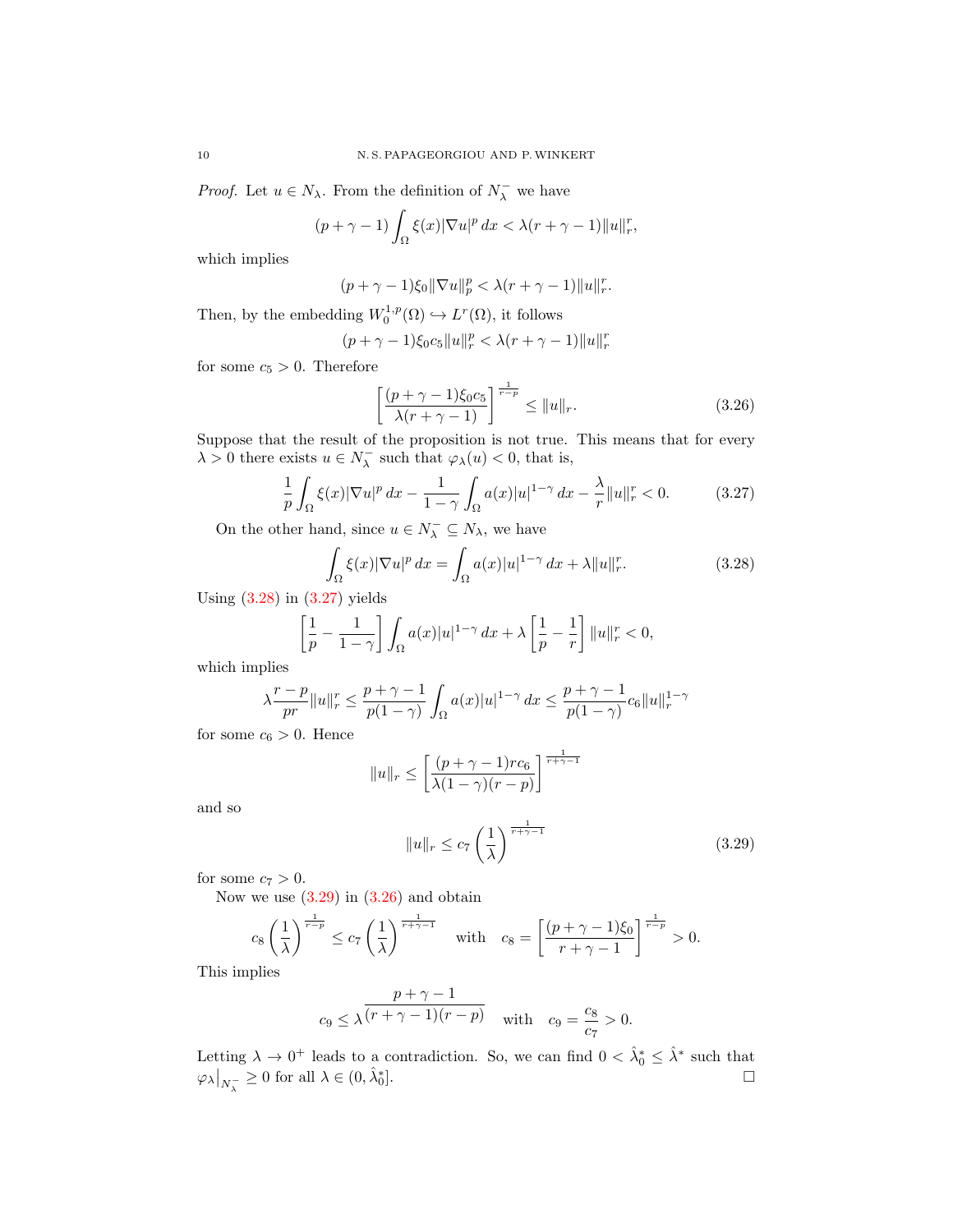Now we minimize  $\varphi_{\lambda}$  on the manifold  $N_{\lambda}^-$ .

**Proposition 3.10.** If hypotheses  $H_0$  hold and  $\lambda \in (0, \lambda_0^*)$ , then we can find  $v^* \in$  $N_{\lambda}^-$  with  $v^* \geq 0$  such that

$$
m_\lambda^- = \inf_{N_\lambda^-} \varphi_\lambda = \varphi_\lambda(v^*).
$$

Proof. The proof of the proposition is the same as that of Proposition [3.4.](#page-4-2) Only now as we already hinted in that proof, we use the point  $t_2 > t_0$  for which we have

$$
\eta_{v^*}(t_2) = \lambda \|v^*\|_r^r \quad \text{and} \quad \eta'_{v^*}(t_2) < 0,
$$

see [\(3.10\)](#page-5-0). Then we conclude that

$$
v^* \in N_\lambda^-, \quad v^* \ge 0, \quad m_\lambda^- = \varphi_\lambda(v^*).
$$

Applying Lemma [3.5](#page-7-4) and reasoning as in the proofs of Propositions [3.6](#page-7-6) and [3.7](#page-8-0) we show that  $N_{\lambda}^-$  is a natural constraint for the energy functional  $\varphi_{\lambda}$  as well.

**Proposition 3.11.** If hypotheses  $H_0$  hold and  $\lambda \in (0, \hat{\lambda}_0^*)$ , then  $v^*$  is a weak solution of problem  $(P_\lambda)$  $(P_\lambda)$ .

Therefore, we have a second positive solution  $v^* \in W_0^{1,p}(\Omega) \cap L^\infty(\Omega)$  and by Harnack's inequality we have  $v^*(x) > 0$  for a. a.  $x \in \Omega$ .

Finally, we can state the following multiplicity theorem for problem  $(P_{\lambda})$  $(P_{\lambda})$ .

**Theorem 3.12.** If hypotheses  $H_0$  hold, then there exists  $\hat{\lambda}_0^* > 0$  such that for all  $\lambda \in (0, \hat{\lambda}_0^*)$ , problem  $(P_{\lambda})$  $(P_{\lambda})$  has at least two positive solutions

 $u^*, v^* \in W_0^{1,p}(\Omega) \cap L^{\infty}(\Omega)$ ,  $u^*(x) > 0$ ,  $v^*(x) > 0$  for a. a.  $x \in \Omega$ 

and

$$
\varphi_{\lambda}(u^*)<0<\varphi_{\lambda}(v^*).
$$

Remark 3.13. It is an interesting open problem whether the multiplicity theorem above holds if we assume that

 $\xi \in L^{\infty}(\Omega)$  and  $\xi(x) > 0$  for a. a.  $x \in \Omega$ ,

but not necessarily bounded away from zero.

## **ACKNOWLEDGMENT**

The authors wish to thank a knowledgeable referee for his/her corrections and remarks.

The second author thanks the National Technical University of Athens for the kind hospitality during a research stay in June 2019.

#### **REFERENCES**

- <span id="page-10-1"></span>[1] L. Gasiński, N. S. Papageorgiou, "Exercises in Analysis. Part 2: Nonlinear Analysis", Springer, Heidelberg, 2016.
- <span id="page-10-2"></span>[2] L. Gasiński, N. S. Papageorgiou, "Nonlinear Analysis", Chapman & Hall/CRC, Boca Raton, FL, 2006.
- <span id="page-10-0"></span>[3] J. Giacomoni, I. Schindler, P. Takáč, Sobolev versus Hölder local minimizers and existence of multiple solutions for a singular quasilinear equation, Ann. Sc. Norm. Super. Pisa Cl. Sci. (5) 6 (2007), no. 1, 117–158.